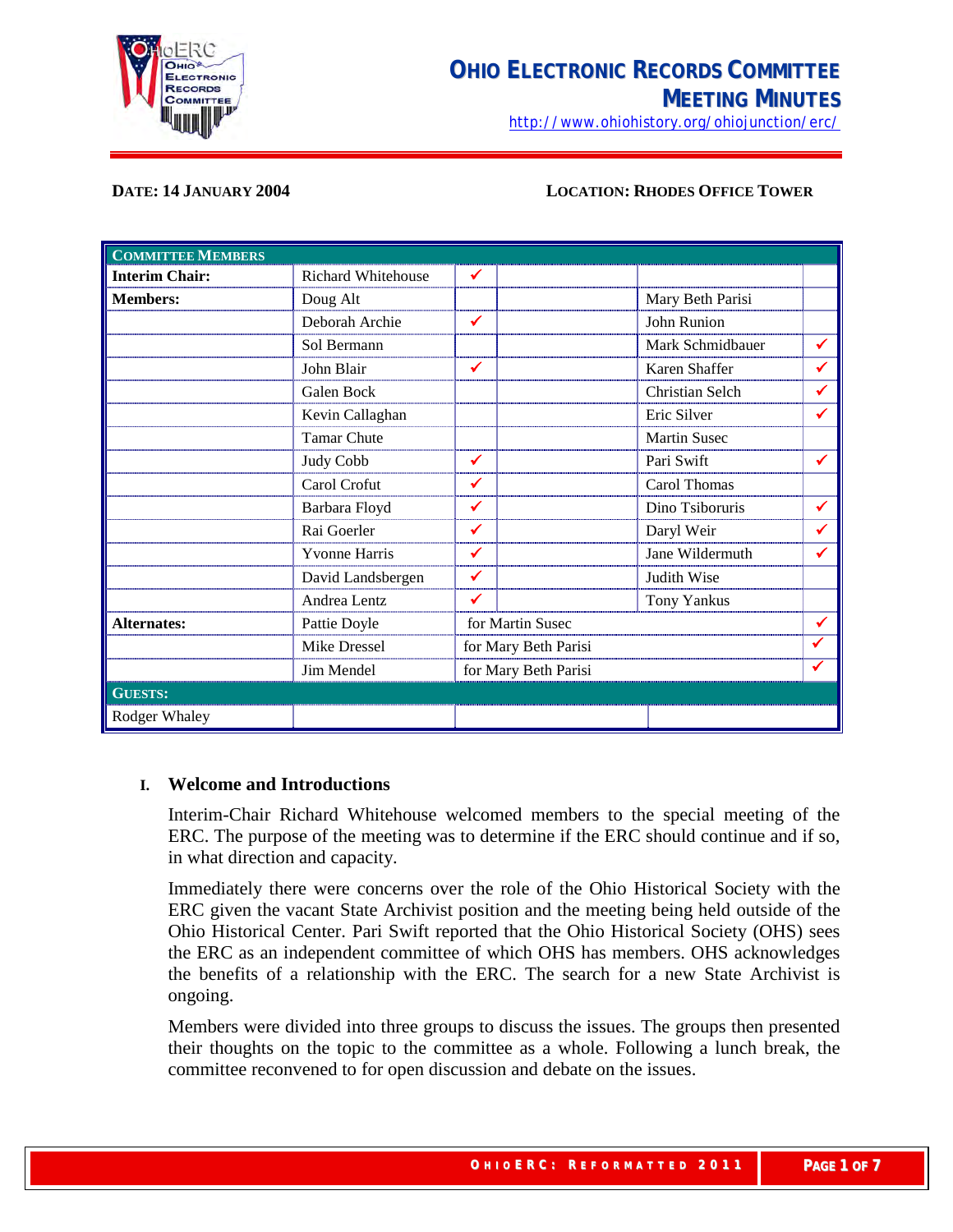

What follows includes items discussed in the small groups and further discussed with the committee as a whole.

# **II. Who is the ERC?**

There is concern over the current lack of leadership from OHS, the Department of Administrative Services (DAS) and the Office of Policy and Planning (OPP). OPP, an original co-founder of the ERC, no longer has representation on the ERC. DAS did sent their attorney to the meeting, although they are no longer a centralized group that can provide leadership.

# **a. Relationship with the Ohio Historical Society**

- OHS is the only agency that each member deals with and should serve as the coordinator of ERC activities, but should not dictate the direction that the committee takes.
	- o Umbrella agency
- OHS should be one of many partners in the ERC
- OHS should take on a leadership role
	- o State Archivist should serve as chair
- OHS is a neutral organization and should be used as a resource
- OHS has an interest in preserving government records
	- o Most agencies and local government represented eventually have an issue that relates to OHS
	- o The archival problems presented by electronic records is the reason the committee was first formed.
- Ohio Historical Records Advisory Board (OHRAB) should help facilitate a partnership between the ERC and OHS.
- Currently the biggest problem with OHS is available resources
- Need to wait until new State Archivist hired to see what direction (s)he wants to go
- Will new upper-level administration make a difference?
- If the State Archives didn't care about the direction of the committee and DAS doesn't enforce the guidelines created by the committee, where is the motivation for agencies and local governments to develop policies using the best practices?

# **b. Other sponsorship(s)**

Consensus was that the ERC should remain an independent committee at this point and should not seek sponsorship from other agencies. Although having a sponsoring agency might allow the committee the ability to have an internal effect on an agency by actually working with staff and applying some best practices, it could also be limiting when it comes to other agencies and local governments. An independent committee would speak to a broader audience. The field of records management, especially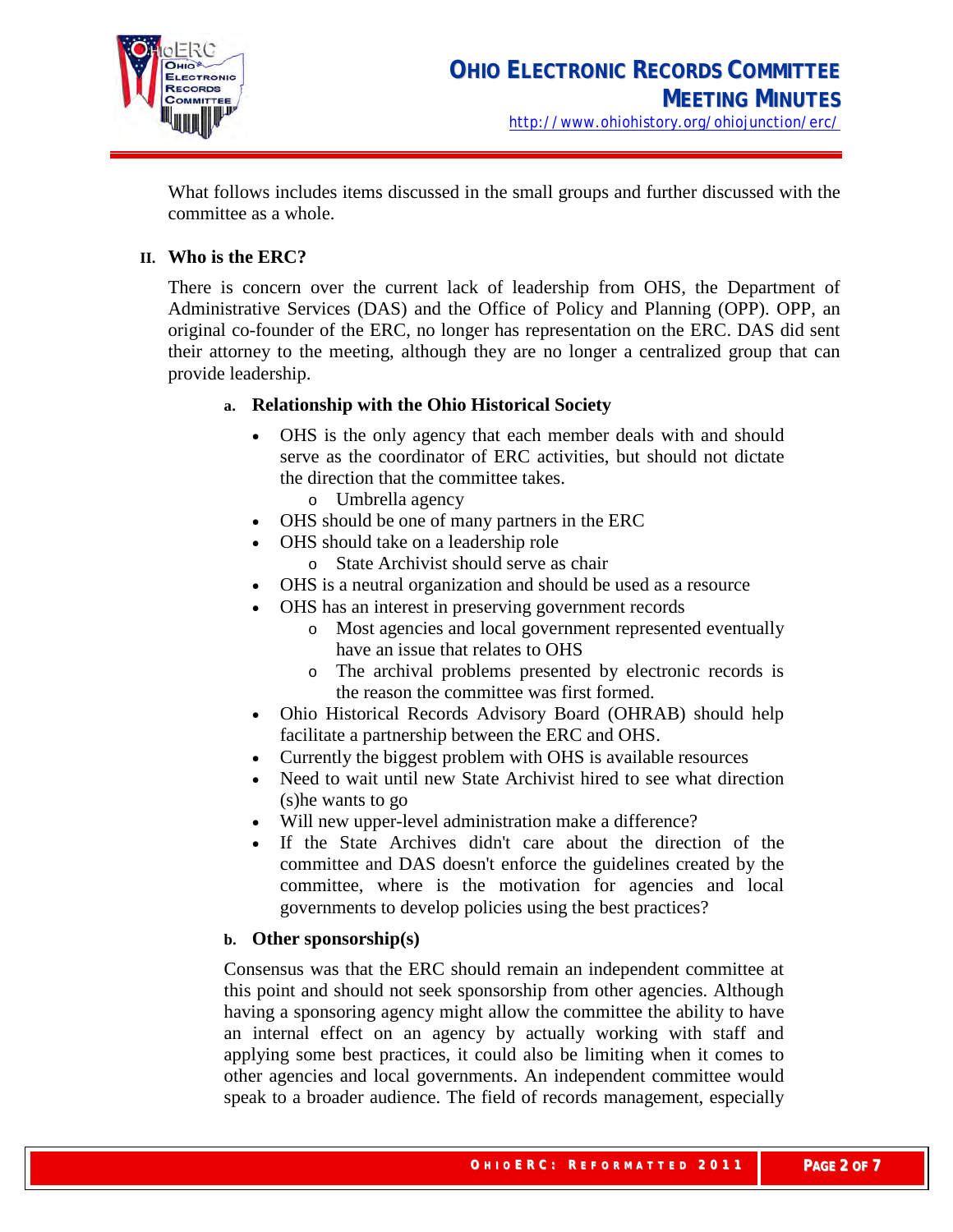

where electronic records are concerned, is fluid, so the ERC too should be fluid.

The chair and possibly co-chair positions should not represent sponsorship by particular agencies and affiliations.

## **c. "Public" meetings**

At this point in time, the ERC meetings do not fall under the public meetings statutes. The ERC is not a group of policy and decision makers.

## **d. Organization structure**

Before any decisions on structure can be decided, the ERC must determine or clarify its mission.

## • **Chair/co-chair**

The idea of adding a co-chair to the ERC was suggested and met with the approval of many committee members. A chair and cochair would allow for continuity of the ERC and its institutional knowledge in the event that one of the leaders would leave the group. Two leaders would also help to spread the workload out.

Suggestions for chair and co-chair:

- State Archivist (chair)/Elected (co-chair)
- State Archivist (chair)/Representative from ITSD or DAS (co-chair)
- Records Manager (chair)/IT Representative (co-chair)

The roles of the chair and co-chair were not discussed in great detail except to say that they would help to develop a healthy agenda for the committee.

# • **Steering Committee**

Consensus was that there is not currently a need for a Steering Committee, though that may change if the size of the ERC as a whole would grow.

## • **Standing Committees**

Currently, the Membership Committee is the only standing committee. The Membership Committee, though down a few members, should remain, although there need to be guidelines for them to follow concerning what types of representation the ERC would like and what types of procedures to follow as far as applying for membership or retraction of membership to the ERC.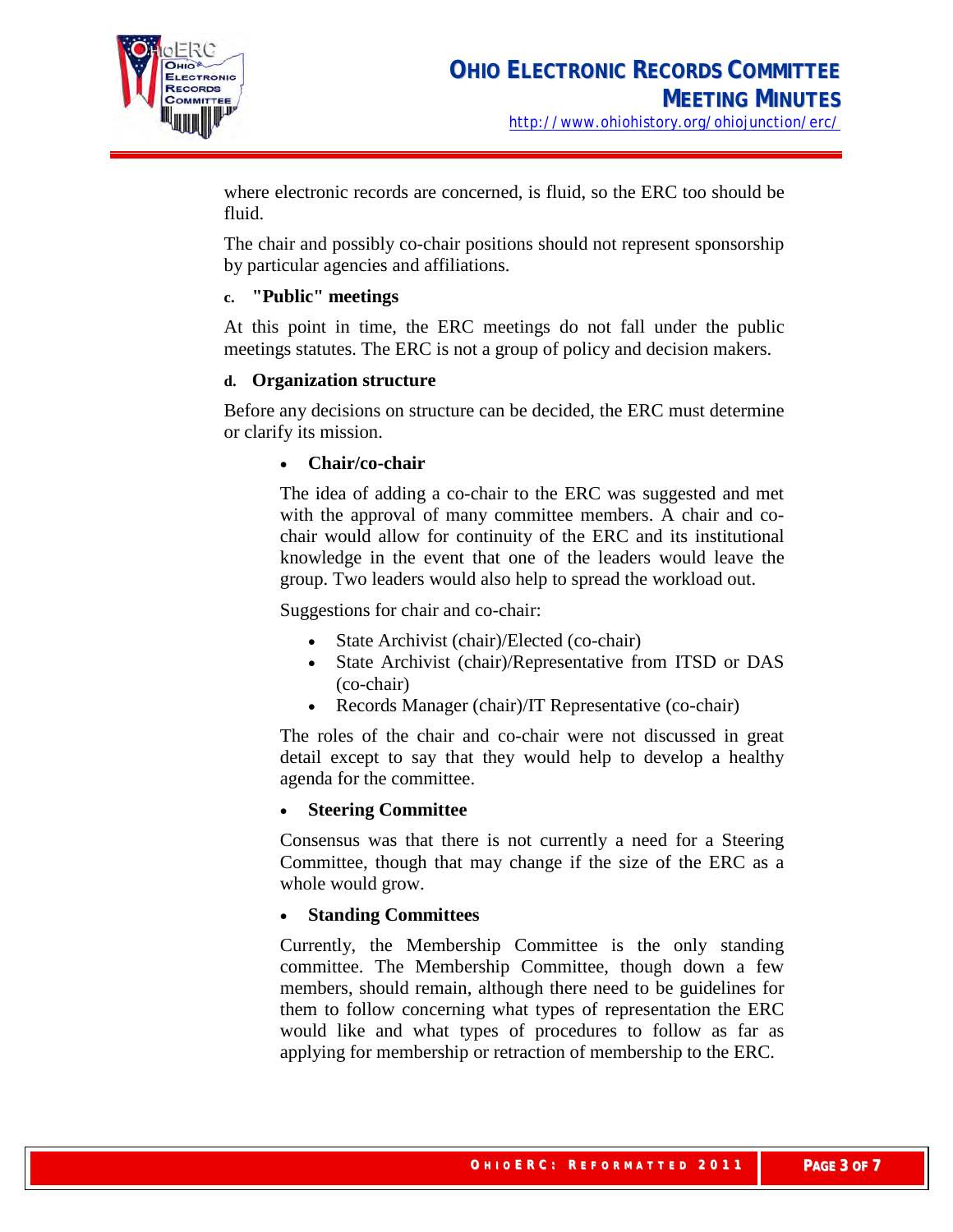

One suggested additional standing committee was an Education Committee charged with developing ways to promote the ERC and its products.

Another additional committee that was suggested was a Research Committee. The Research Committee would help to determine what types of projects the ERC should take on based on the needs expressed by the constituents of the ERC. The Research Committee would be charged with determining these needs. Two potential areas of need already suggested are security issues involving electronic records and the impact of recent legislative changes that affect electronic records.

A committee on structure and by-laws was also suggested.

## • **Members**

There was discussion about whether limits or composition goals should be set for the ERC. Several felt that those goals should not be codified, but that there should be a balance. The groups said that the ERC needs to analyze its current membership and identify possible stakeholders who should be members of the committee. The committee should include members who have roles pertaining to electronic records and who can provide added value to the committee. It was reiterated that vendors can attend meetings but not vote due to potential conflict of interest.

Possible stakeholders:

- State agencies from all branches of government (executive, judicial, legislative)
- Local governments-representation needed on committee to understand their needs
- State universities

## **III. Where is the ERC going?**

#### **a. Mandate**

Some felt that there is an even greater mandate for the ERC now that DAS is not actively involved. The ERC needs to assist with coordination among agencies. Electronic Records have a "connectivity" that needs to be harnessed. The ERC needs to help people use electronic records as resources.

The ERC's mandate is to be a clearinghouse for best practices and standards for managing electronic records.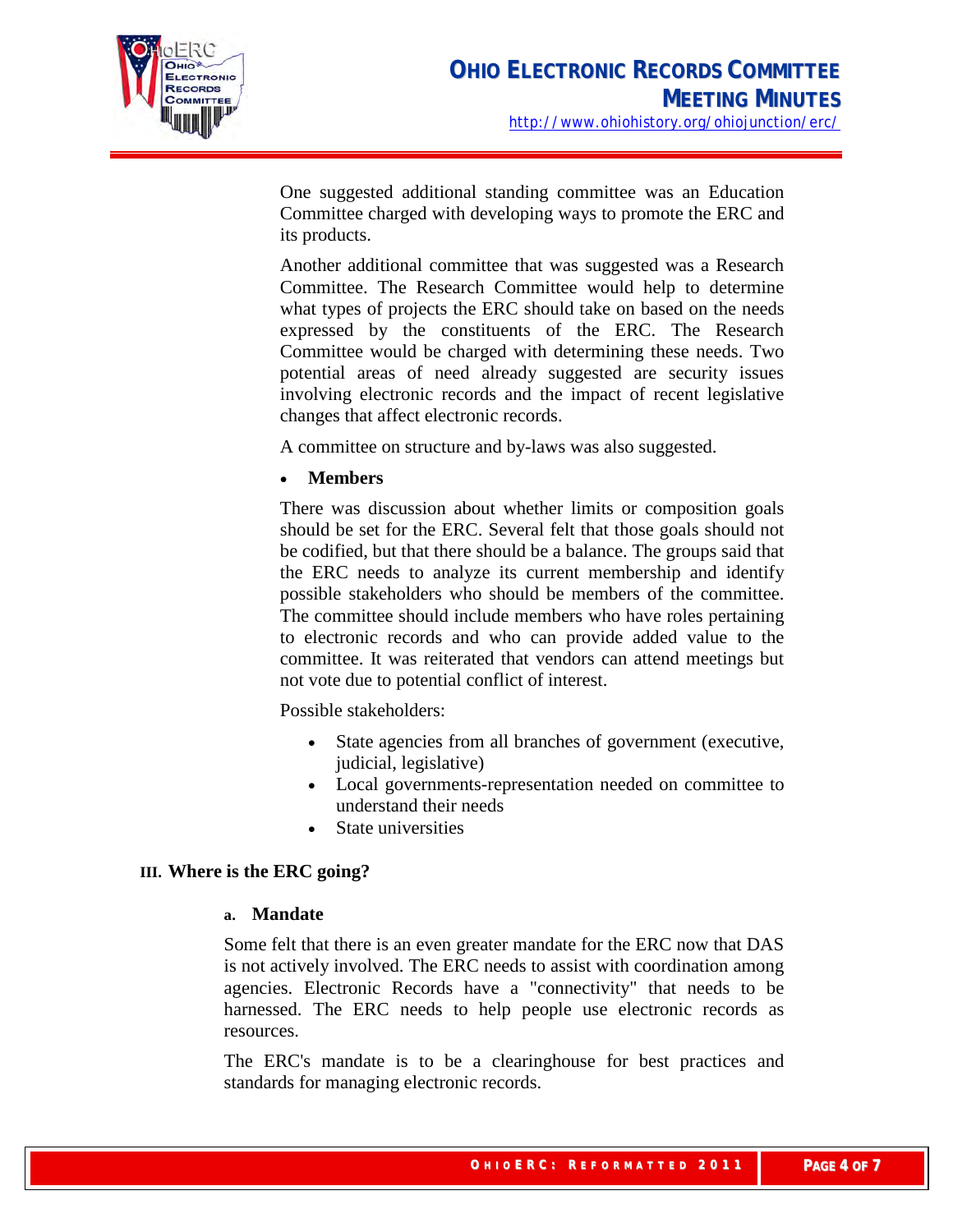

## **b. Mission**

Most groups agreed that the mission of the ERC was to create and make available best practices concerning the creation, maintenance, preservation and access to electronic records. Individual agencies and local governments should develop their own policies and implement them based on the best practices produced by the ERC. The ERC does not have the authority to become involved in enforcement and compliance. The ERC and the best practices that it produces should provide a dialog between records managers and information technology staff. Through this dialog, the ERC needs to determine if implementation of the guidelines is feasible. It should also be impressed that agencies have a direct responsibility to Ohio's citizens to manage and care for records of all formats.

The ERC's current mission statement is as follows:

"The goal of the Electronic Records Committee (ERC) is to draft model policies, recommendations, and guidelines for the creation, maintenance, long term preservation of and access to electronic records created by Ohio's state and local governments."

Suggested changes to the mission statement included:

- Advocate for best practices
- ERC serves as a resource
- ERC educated constituents
- Remove policy from the mission statement

#### **c. Issues: What is the next "new thing"?**

Ideas for the ERC's next "new thing:

- Gap analysis
- How does new records legislation affect what the ERC does?
- Electronic records security issues
- Survey of who uses ERC documents and what the results have been
- Establish a dialog between records managers and IT professionals

Priorities:

- **Resources**
- **Education**
- Visibility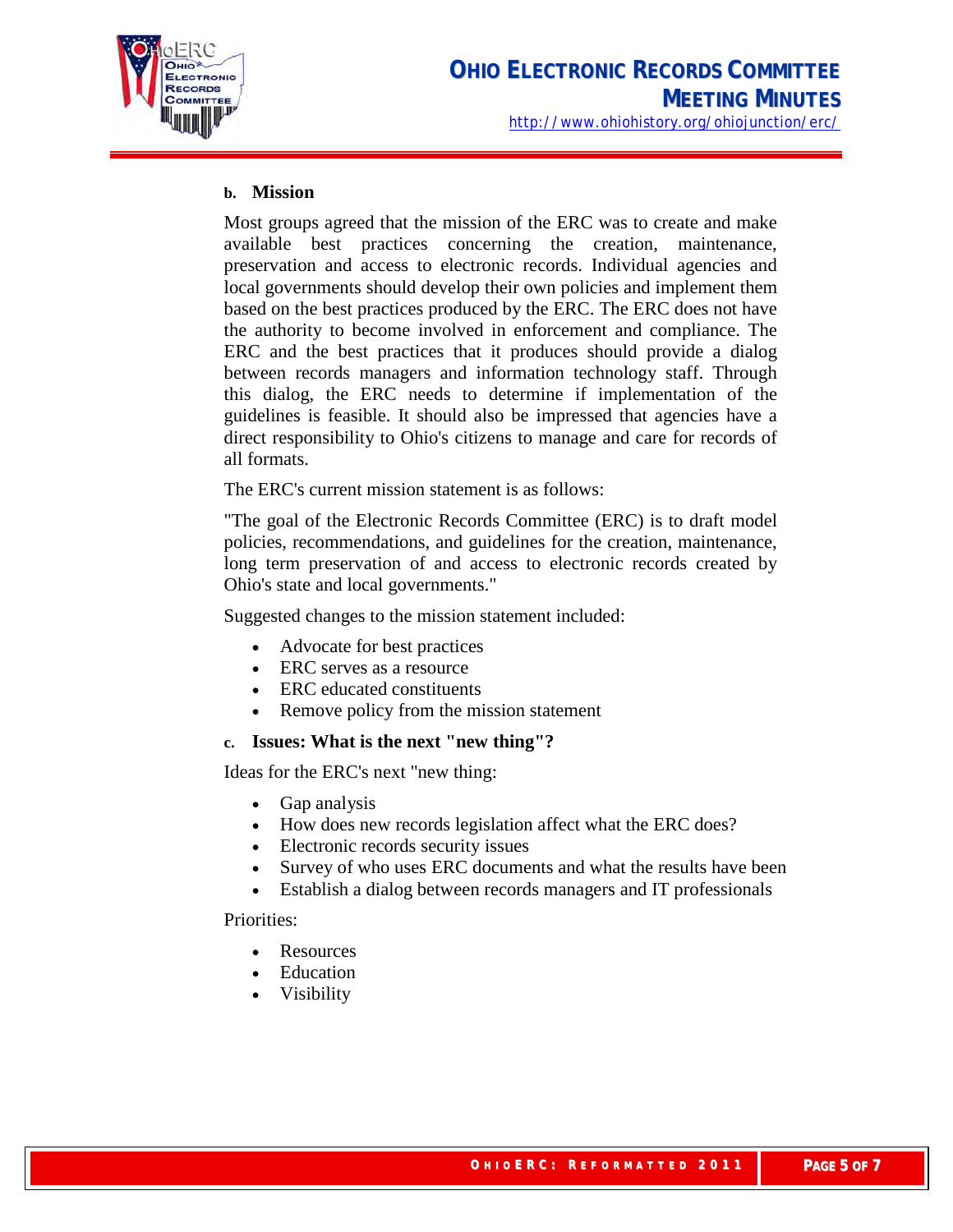

## **IV. What does the ERC do when were get there?**

#### **a. Implementation**

The committee agreed that the ERC does not have the authority to implement the guidelines that it produces.

It was suggested that the ERC might co-produce a case study with a state agency or local government that has implemented any of the guidelines. This would help the ERC to judge if the guidelines are being implemented, how they are being implemented, what kind of success the implementation has had and serve as an additional resource for other agencies or local governments looking for implementation guidance.

#### **b. Authority**

The ERC does not have the authority to ensure compliance or enforce policy. The products of the ERC are best practices for those seeking information. If agencies or local governments have questions they will seek out the ERC.

#### **c. Compliance**

One group felt that it should be up to the agencies that sign off on retention schedules (Auditor, DAS, OHS, local records commissions) to enforce compliance to the guidelines produced by the ERC.

#### **d. Education**

The groups agreed that education should be a part of the ERC's mission. The ERC needs to get the message out that issues with electronic records exist and that the ERC offers resources to assist with those issues. Getting out in the field and providing education is the only outlet to see that the goals of the ERC are met since the ERC has no implementation authority. This would provide the ERC with feedback opportunities.

It was suggested that a standing committee on education be formed to look into how to proceed.

Other education ideas included:

- Members serve as speakers or give presentations
	- o Develop a common slide show and script to ensure that each speaker covers the same material and states points in the same manner
		- Road show